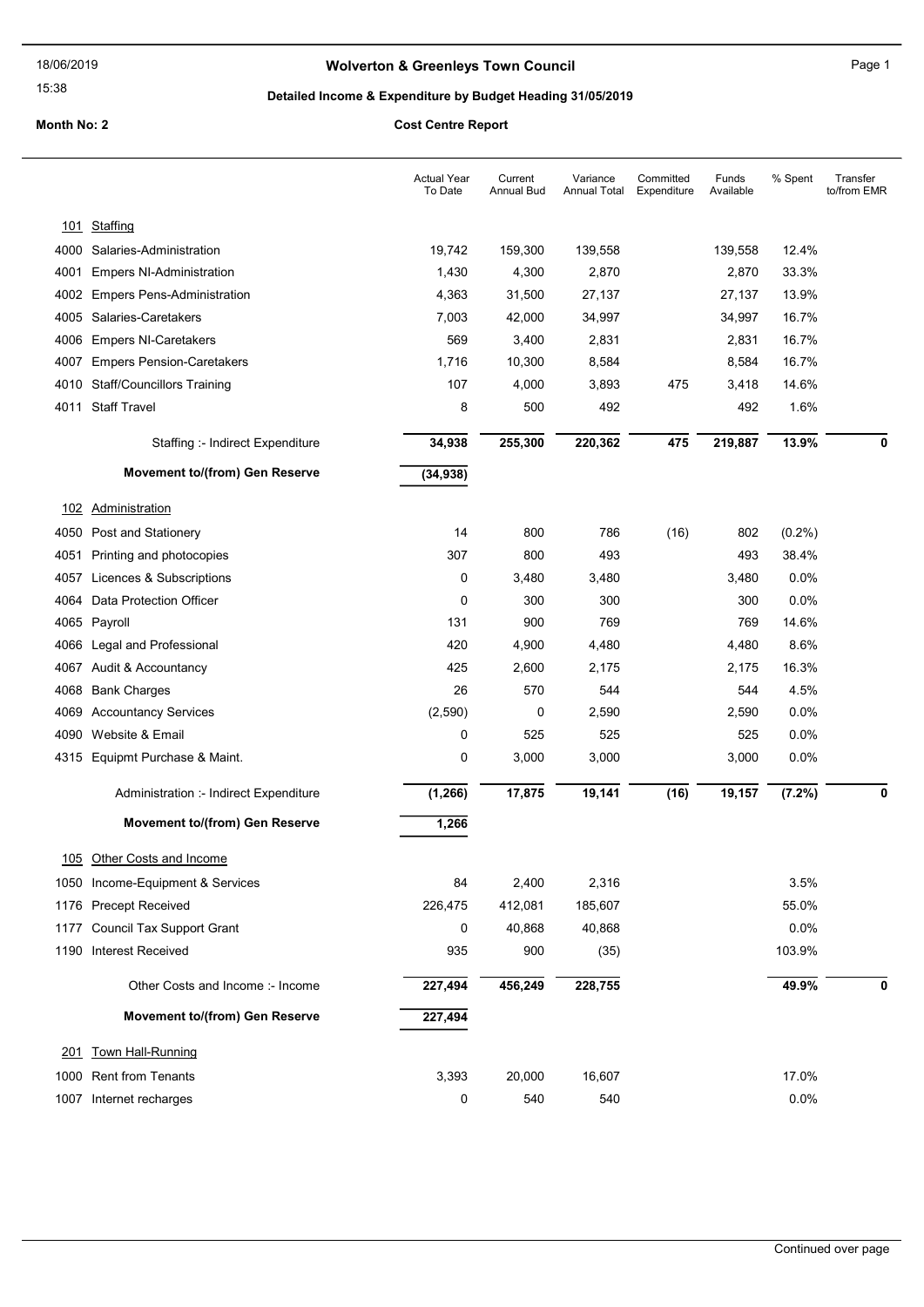15:38

# Wolverton & Greenleys Town Council Manuscripture of Page 2

# Detailed Income & Expenditure by Budget Heading 31/05/2019

|          |                                           | <b>Actual Year</b><br>To Date | Current<br><b>Annual Bud</b> | Variance<br><b>Annual Total</b> | Committed<br>Expenditure | Funds<br>Available | % Spent    | Transfer<br>to/from EMR |
|----------|-------------------------------------------|-------------------------------|------------------------------|---------------------------------|--------------------------|--------------------|------------|-------------------------|
|          | 1010 Library Recharges                    | 1,750                         | 7,000                        | 5,250                           |                          |                    | 25.0%      |                         |
| 1110     | Income-Meeting Room                       | 100                           | 500                          | 400                             |                          |                    | 20.0%      |                         |
| 1115     | Income-Photocopying                       | (43)                          | 300                          | 343                             |                          |                    | (14.3%)    |                         |
|          | 1116 Income-Other                         | 800                           | 0                            | (800)                           |                          |                    | 0.0%       |                         |
|          | Town Hall-Running :- Income               | 6,000                         | 28,340                       | 22,340                          |                          |                    | 21.2%      | 0                       |
|          | 4058 IT Costs                             | 3,165                         | 3,600                        | 435                             | 110                      | 325                | 91.0%      | 2,430                   |
|          | 4100 Rates                                | 5,897                         | 6,200                        | 303                             |                          | 303                | 95.1%      |                         |
| 4101     | <b>Water Charges</b>                      | 0                             | 400                          | 400                             |                          | 400                | 0.0%       |                         |
| 4110 Gas |                                           | 254                           | 2,000                        | 1,746                           |                          | 1,746              | 12.7%      |                         |
| 4111     | Electricity                               | (782)                         | 4,325                        | 5,107                           |                          | 5,107              | $(18.1\%)$ |                         |
|          | 4115 Telephone                            | 106                           | 1,300                        | 1,194                           |                          | 1,194              | 8.2%       |                         |
| 4116     | Internet                                  | 54                            | 630                          | 576                             |                          | 576                | 8.6%       |                         |
| 4120     | Town Hall-Minor Expenses                  | 285                           | 1,500                        | 1,215                           |                          | 1,215              | 19.0%      | 240                     |
| 4125     | <b>Town Hall-Maintenance</b>              | 1,180                         | 2,000                        | 820                             | 674                      | 146                | 92.7%      | 80                      |
|          | 4126 Cleaning                             | 514                           | 3,800                        | 3,286                           |                          | 3,286              | 13.5%      |                         |
|          | 4128 Town Hall-Security                   | $\mathbf 0$                   | 1,500                        | 1,500                           |                          | 1,500              | 0.0%       |                         |
| 4140     | <b>PWLB-Repayments</b>                    | 20,476                        | 41,000                       | 20,524                          |                          | 20,524             | 49.9%      |                         |
|          | 4315 Equipmt Purchase & Maint.            | 0                             | 0                            | 0                               | 536                      | (536)              | 0.0%       |                         |
|          | Town Hall-Running :- Indirect Expenditure | 31,150                        | 68,255                       | 37,105                          | 1,320                    | 35,785             | 47.6%      | 2,750                   |
|          | Net Income over Expenditure               | (25, 149)                     | (39, 915)                    | (14, 766)                       |                          |                    |            |                         |
| 6000     | plus Transfer from EMR                    | 2,750                         |                              |                                 |                          |                    |            |                         |
|          | Movement to/(from) Gen Reserve            | (22, 399)                     |                              |                                 |                          |                    |            |                         |
|          | 203 Leased Assets                         |                               |                              |                                 |                          |                    |            |                         |
|          | 1116 Income-Other                         | 421                           | 500                          | 79                              |                          |                    | 84.2%      |                         |
|          | Leased Assets :- Income                   | 421                           | 500                          | 79                              |                          |                    | 84.2%      | 0                       |
|          | 4152 Greenleys Depot                      | 1,817                         | 2,800                        | 983                             | 56                       | 928                | 66.9%      |                         |
|          | 4153 Water Tower                          | 640                           | 3,000                        | 2,360                           | $\overline{7}$           | 2,353              | 21.6%      |                         |
|          | 4155 Urban Farm                           | 421                           | 500                          | 79                              |                          | 79                 | 84.2%      |                         |
|          | Leased Assets :- Indirect Expenditure     | 2,878                         | 6,300                        | 3,422                           | 62                       | 3,360              | 46.7%      | 0                       |
|          | Movement to/(from) Gen Reserve            | (2, 457)                      |                              |                                 |                          |                    |            |                         |
|          | 210 Allotments                            |                               |                              |                                 |                          |                    |            |                         |
| 1020     | <b>Community Orchard</b>                  | 0                             | 58                           | 58                              |                          |                    | 0.0%       |                         |
| 1021     | Hodge Furze                               | 71                            | 200                          | 129                             |                          |                    | 35.5%      |                         |
|          | 1022 Old Wolverton                        | 22                            | 706                          | 684                             |                          |                    | 3.1%       |                         |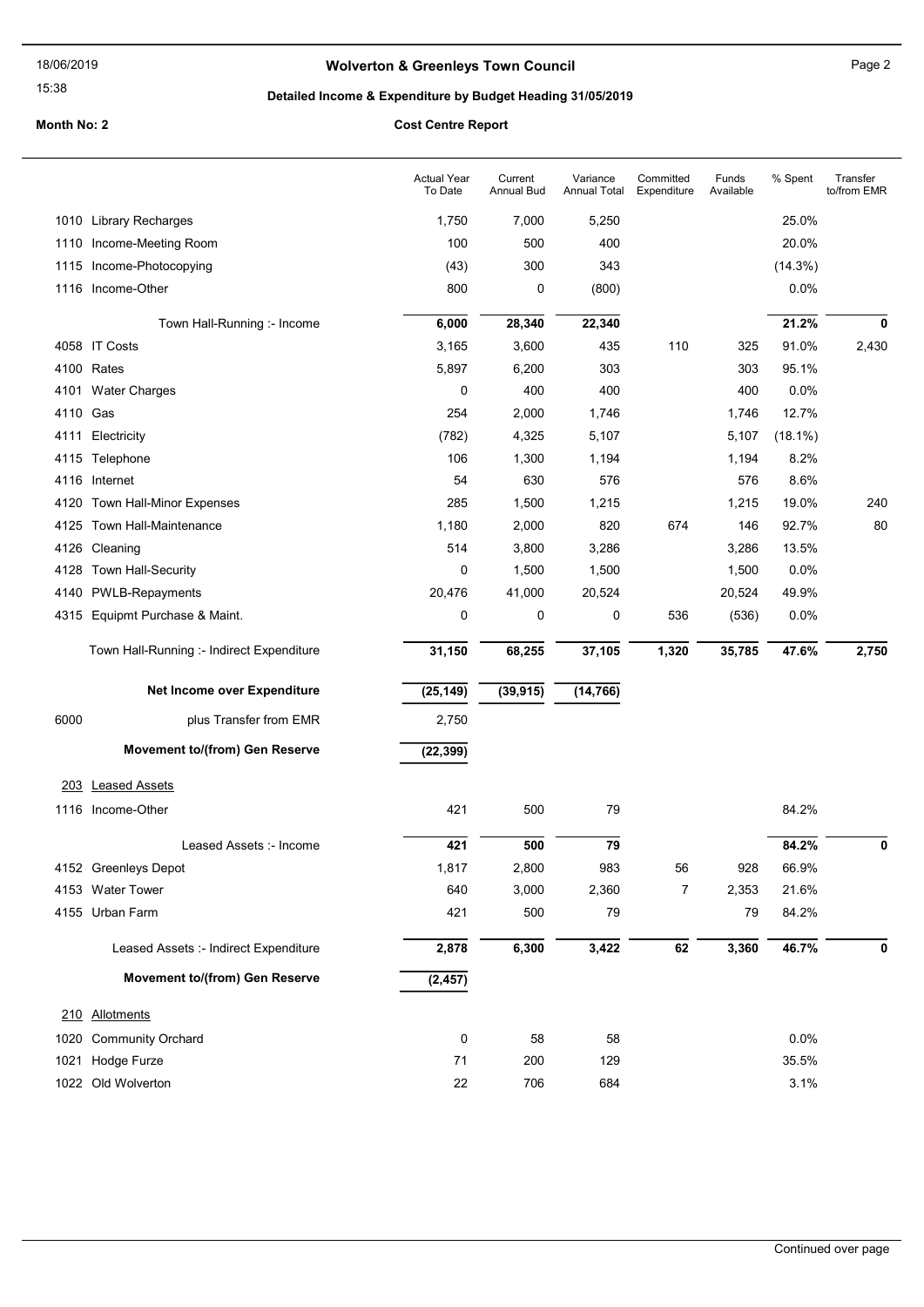15:38

# Wolverton & Greenleys Town Council Manuscripture of Page 3

# Detailed Income & Expenditure by Budget Heading 31/05/2019

|          |                                                 | <b>Actual Year</b><br>To Date | Current<br><b>Annual Bud</b> | Variance<br><b>Annual Total</b> | Committed<br>Expenditure | Funds<br>Available | % Spent | Transfer<br>to/from EMR |
|----------|-------------------------------------------------|-------------------------------|------------------------------|---------------------------------|--------------------------|--------------------|---------|-------------------------|
|          | 1023 Stacey Hill                                | 12                            | 5,809                        | 5,797                           |                          |                    | 0.2%    |                         |
|          | Allotments :- Income                            | 105                           | 6,773                        | 6,668                           |                          |                    | 1.5%    | 0                       |
|          | 4400 General Allotment Costs                    | 0                             | 0                            | 0                               | 8,410                    | (8, 410)           | 0.0%    |                         |
| 4405     | <b>Stacey Hill Expenses</b>                     | 184                           | 1,375                        | 1,191                           | 647                      | 544                | 60.4%   |                         |
|          | 4406 Hodge Furze                                | 29                            | 540                          | 511                             | 508                      | 3                  | 99.5%   |                         |
| 4407     | Old Wolverton                                   | (11)                          | 484                          | 495                             | 502                      | (7)                | 101.5%  |                         |
| 4408     | <b>Orchard Allotments</b>                       | 0                             | 350                          | 350                             |                          | 350                | 0.0%    |                         |
|          | Allotments :- Indirect Expenditure              | 202                           | 2,749                        | 2,547                           | 10,068                   | (7, 521)           | 373.6%  | 0                       |
|          | Movement to/(from) Gen Reserve                  | (97)                          |                              |                                 |                          |                    |         |                         |
| 301      | <b>Community Grants</b>                         |                               |                              |                                 |                          |                    |         |                         |
|          | 1117 Income-Grants                              | 8,400                         | 0                            | (8,400)                         |                          |                    | 0.0%    |                         |
|          | Community Grants :- Income                      | 8,400                         | 0                            | (8,400)                         |                          |                    |         | 0                       |
|          | 4200 Remembrance                                | 0                             | 900                          | 900                             | 50                       | 850                | 5.6%    |                         |
| 4201     | Grants                                          | 0                             | 8,000                        | 8,000                           |                          | 8,000              | 0.0%    |                         |
| 4207 CAB |                                                 | 0                             | 7,500                        | 7,500                           |                          | 7,500              | 0.0%    |                         |
|          | <b>Community Grants :- Indirect Expenditure</b> | 0                             | 16,400                       | 16,400                          | 50                       | 16,350             | 0.3%    | 0                       |
|          | Movement to/(from) Gen Reserve                  | 8,400                         |                              |                                 |                          |                    |         |                         |
| 305      | <b>Community Projects</b>                       |                               |                              |                                 |                          |                    |         |                         |
| 1002     | <b>BIB</b> income                               | 320                           | 0                            | (320)                           |                          |                    | 0.0%    |                         |
| 1100     | Income-Newsletter & Adverts                     | 1,562                         | 3,600                        | 2,039                           |                          |                    | 43.4%   |                         |
| 1116     | Income-Other                                    | 50                            | 0                            | (50)                            |                          |                    | 0.0%    |                         |
|          | 1125 Hodge Lea Meeting Place                    | 1,613                         | 4,500                        | 2,887                           |                          |                    | 35.8%   |                         |
|          | Community Projects :- Income                    | 3,545                         | 8,100                        | 4,556                           |                          |                    | 43.8%   | 0                       |
| 4209 BIB |                                                 | 220                           | 2,500                        | 2,280                           | 18                       | 2,262              | 9.5%    |                         |
| 4230     | <b>Floodlight Running Costs</b>                 | 0                             | 375                          | 375                             |                          | 375                | 0.0%    |                         |
| 4231     | Digital Inclusion                               | 774                           | 2,000                        | 1,226                           |                          | 1,226              | 38.7%   |                         |
| 4235     | <b>Newsletter Costs</b>                         | 4,626                         | 17,700                       | 13,074                          |                          | 13,074             | 26.1%   |                         |
| 4247     | <b>Public Meetings</b>                          | 0                             | 200                          | 200                             |                          | 200                | 0.0%    |                         |
| 4256     | Hodge & Stacey Deprivation Fd                   | 8                             | 0                            | (8)                             |                          | (8)                | 0.0%    |                         |
| 4260     | Hodge Lea MP crafts                             | 143                           | 0                            | (143)                           |                          | (143)              | 0.0%    |                         |
| 4261     | Hodge Lea Meeting Place                         | 1,431                         | 4,500                        | 3,069                           | 178                      | 2,891              | 35.8%   |                         |
| 4262     | Hodge Lea Croft Improvements                    | 0                             | 20,000                       | 20,000                          |                          | 20,000             | 0.0%    |                         |
| 4263     | <b>Greenleys Community Garden</b>               | 6,390                         | 0                            | (6, 390)                        | (1,025)                  | (5,365)            | 0.0%    |                         |
| 4315     | Equipmt Purchase & Maint.                       | 29                            | 0                            | (29)                            |                          | (29)               | 0.0%    |                         |
|          | Community Projects :- Indirect Expenditure      | 13,621                        | 47,275                       | 33,654                          | (829)                    | 34,483             | 27.1%   | 0                       |
|          | Movement to/(from) Gen Reserve                  | (10, 076)                     |                              |                                 |                          |                    |         |                         |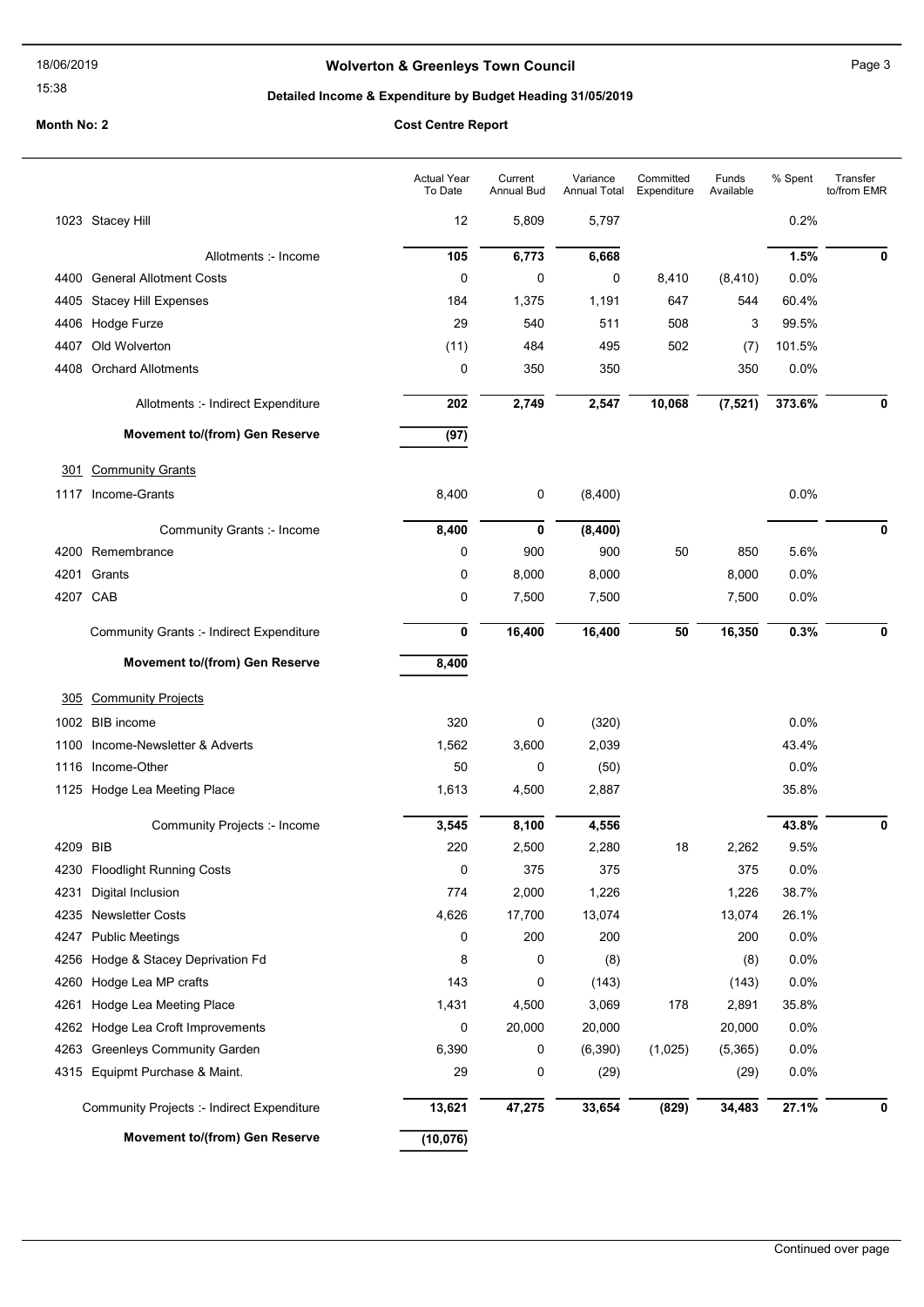# Wolverton & Greenleys Town Council Manuscripture of Page 4

15:38

# Detailed Income & Expenditure by Budget Heading 31/05/2019

|      |                                                           | <b>Actual Year</b><br>To Date | Current<br>Annual Bud | Variance<br>Annual Total | Committed<br>Expenditure | Funds<br>Available | % Spent       | Transfer<br>to/from EMR |
|------|-----------------------------------------------------------|-------------------------------|-----------------------|--------------------------|--------------------------|--------------------|---------------|-------------------------|
|      | 310 Community Events                                      |                               |                       |                          |                          |                    |               |                         |
|      | 1105 Income-Twinning                                      | 0                             | 1,000                 | 1,000                    |                          |                    | 0.0%          |                         |
| 1106 | Income - Fireworks                                        | 0                             | 2,300                 | 2,300                    |                          |                    | 0.0%          |                         |
| 1109 | Income - Summer Festivat                                  | 40                            | 0                     | (40)                     |                          |                    | 0.0%          |                         |
|      | 1116 Income-Other                                         | 0                             | 10,500                | 10,500                   |                          |                    | 0.0%          |                         |
|      |                                                           |                               |                       |                          |                          |                    |               |                         |
|      | <b>Community Events :- Income</b><br>4274 Summer Festival | 40<br>0                       | 13,800<br>5,000       | 13,760                   | 4,826                    | 174                | 0.3%<br>96.5% | 0                       |
|      | 4275 Town Twinning                                        | 210                           | 2,000                 | 5,000<br>1,790           | 75                       | 1,715              | 14.3%         |                         |
|      | 4277 Fireworks                                            | 1,563                         | 10,000                | 8,438                    |                          | 8,438              | 15.6%         |                         |
|      | 4278 Lantern Festival                                     | 0                             | 5,140                 | 5,140                    |                          | 5,140              | 0.0%          |                         |
|      | 4279 Play/Youth, Young Pple, Arts&Des                     | 0                             | 500                   | 500                      |                          | 500                | 0.0%          |                         |
|      | 4315 Equipmt Purchase & Maint.                            | 25                            | 0                     | (25)                     |                          | (25)               | 0.0%          |                         |
|      | <b>Community Events :- Indirect Expenditure</b>           | 1,797                         | 22,640                | 20,843                   | 4,901                    | 15,942             | 29.6%         | 0                       |
|      | Movement to/(from) Gen Reserve                            | (1,757)                       |                       |                          |                          |                    |               |                         |
| 401  | <b>Town Upkeep</b>                                        |                               |                       |                          |                          |                    |               |                         |
| 4302 | Dog Waste Collection                                      | 938                           | 10,112                | 9,174                    |                          | 9,174              | 9.3%          |                         |
| 4310 | <b>Caretaker Costs</b>                                    | $\mathbf 0$                   | 100                   | 100                      |                          | 100                | 0.0%          |                         |
|      | 4315 Equipmt Purchase & Maint.                            | 53,881                        | 0                     | (53, 881)                | 667                      | (54, 548)          | 0.0%          | 53,033                  |
|      | 4316 Planting                                             | 0                             | 13,160                | 13,160                   |                          | 13,160             | 0.0%          |                         |
|      | 4320 Vehicle Running Costs                                | 207                           | 2,000                 | 1,793                    | 80                       | 1,713              | 14.4%         | 75                      |
|      | 4330 CCTV Costs                                           | 210                           | 0                     | (210)                    |                          | (210)              | 0.0%          |                         |
|      |                                                           |                               |                       |                          |                          |                    |               |                         |
|      | Town Upkeep :- Indirect Expenditure                       | 55,236                        | 25,372                | (29, 864)                | 747                      | (30, 611)          | 220.6%        | 53,108                  |
| 6000 | plus Transfer from EMR                                    | 53,108                        |                       |                          |                          |                    |               |                         |
|      | Movement to/(from) Gen Reserve                            | (2, 128)                      |                       |                          |                          |                    |               |                         |
| 405  | <b>Town Upkeep-Projects</b>                               |                               |                       |                          |                          |                    |               |                         |
|      | 4370 Christmas Lights                                     | 0                             | 16,000                | 16,000                   |                          | 16,000             | 0.0%          |                         |
|      | 4379 New Projects                                         | 0                             | 10,000                | 10,000                   | 45                       | 9,955              | 0.5%          |                         |
|      | 4385 Bloomer Siting & Town Trail                          | 936                           | 0                     | (936)                    |                          | (936)              | 0.0%          | 936                     |
|      | Town Upkeep-Projects :- Indirect Expenditure              | 936                           | 26,000                | 25,064                   | 45                       | 25,019             | 3.8%          | 936                     |
| 6000 | plus Transfer from EMR                                    | 936                           |                       |                          |                          |                    |               |                         |
|      | Movement to/(from) Gen Reserve                            | $\pmb{0}$                     |                       |                          |                          |                    |               |                         |
|      | 500 Council                                               |                               |                       |                          |                          |                    |               |                         |
|      | 1195 Parish Partnership income                            | 5,000                         | 0                     | (5,000)                  |                          |                    | 0.0%          |                         |
|      | Council :- Income                                         | 5,000                         | $\pmb{0}$             | (5,000)                  |                          |                    |               | 0                       |